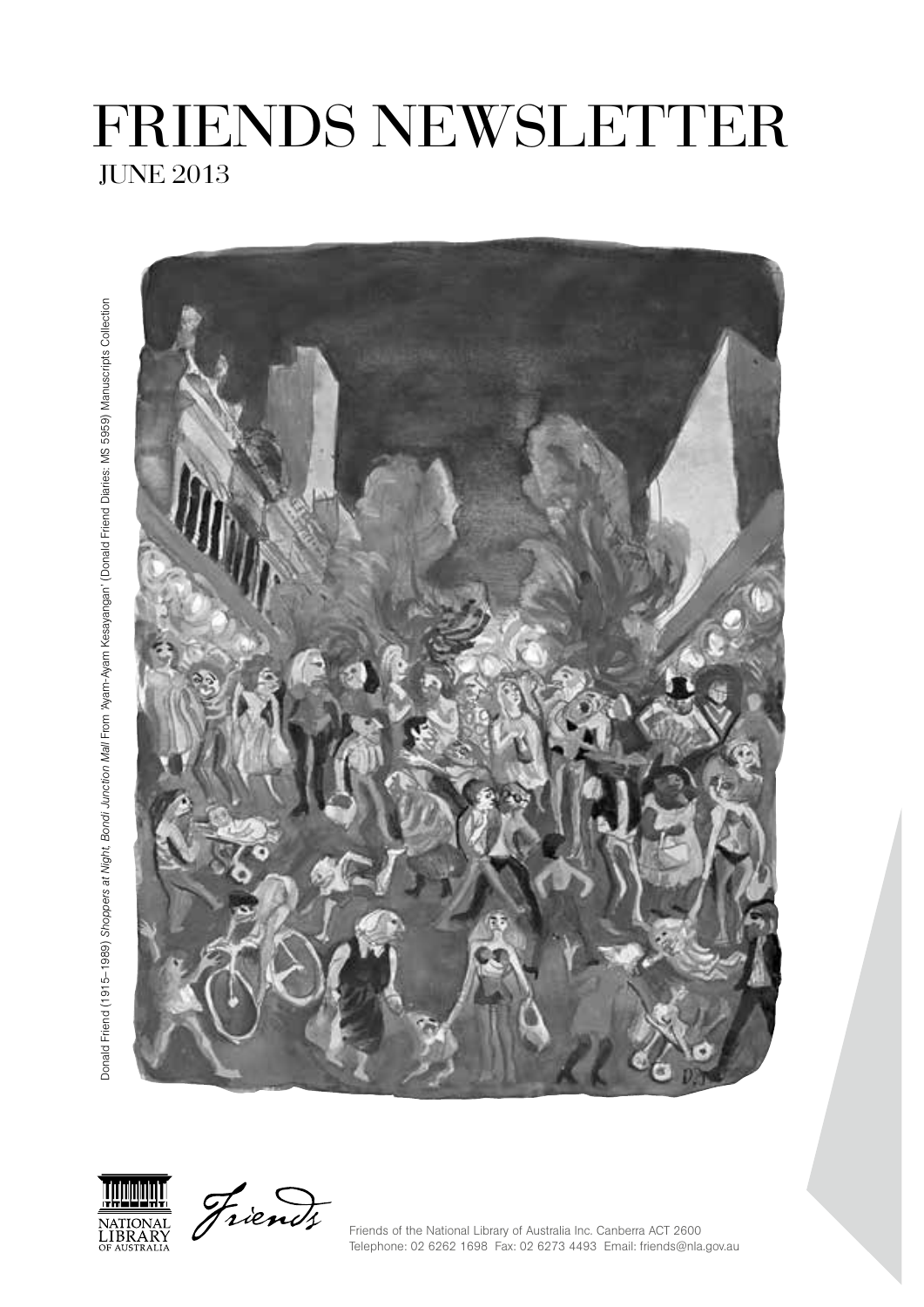

Gary Kent, Chair, Friends of the National Library

# **MESSAGE FROM THE CHAIR**

# Dear Friends

Welcome to another edition of the Friends Newsletter.

As I write I am delighted to see that the Friends' contribution to the digitisation of historic Australian newspapers through the National Library's Trove site is bearing fruit, with 1975 issues of *The Canberra Times* appearing online for the first time. As you may recall, the Friends sponsored the digitisation of *The Canberra Times* for that year at a cost of \$15,000. This was also the Friends' contribution to this year's centenary of Canberra.

This edition of the newsletter provides more information about the newspaper digitisation programme and the sterling efforts of one of the dedicated text-correctors who have helped significantly enhance the value of this resource.

Since the last edition of the newsletter, the Friends have held a number of successful events, some of which are reported in this newsletter, including 'Country Gardens, Country Hospitality', presented by Dr Holly Ker Forsyth on 24 March.

Most recently many of us attended Emeritus Professor Ken Taylor's talk on 'The City in the Landscape' on 11 May. This was a most stimulating presentation on the planning and development of Canberra which provided much food for thought about the future shape of our national capital.

Finally, I thank all of you who responded to our recent Friends survey. The survey yielded valuable information about your satisfaction with and suggestions for services provided by the Friends and we will take this information into account in our planning. Further details are provided in the newsletter.

As expected, a number of Friends who completed the survey highlighted their concerns about the lack of parking spaces for visitors to the Library. In its 2013 Budget, the Australian Government announced that pay parking would be introduced in the Parliamentary Triangle. This will impact on Library users, although we understand that free parking will continue to be available for Library volunteers. We will provide you with further information as it comes to hand.

Best wishes to you all

Gary Kent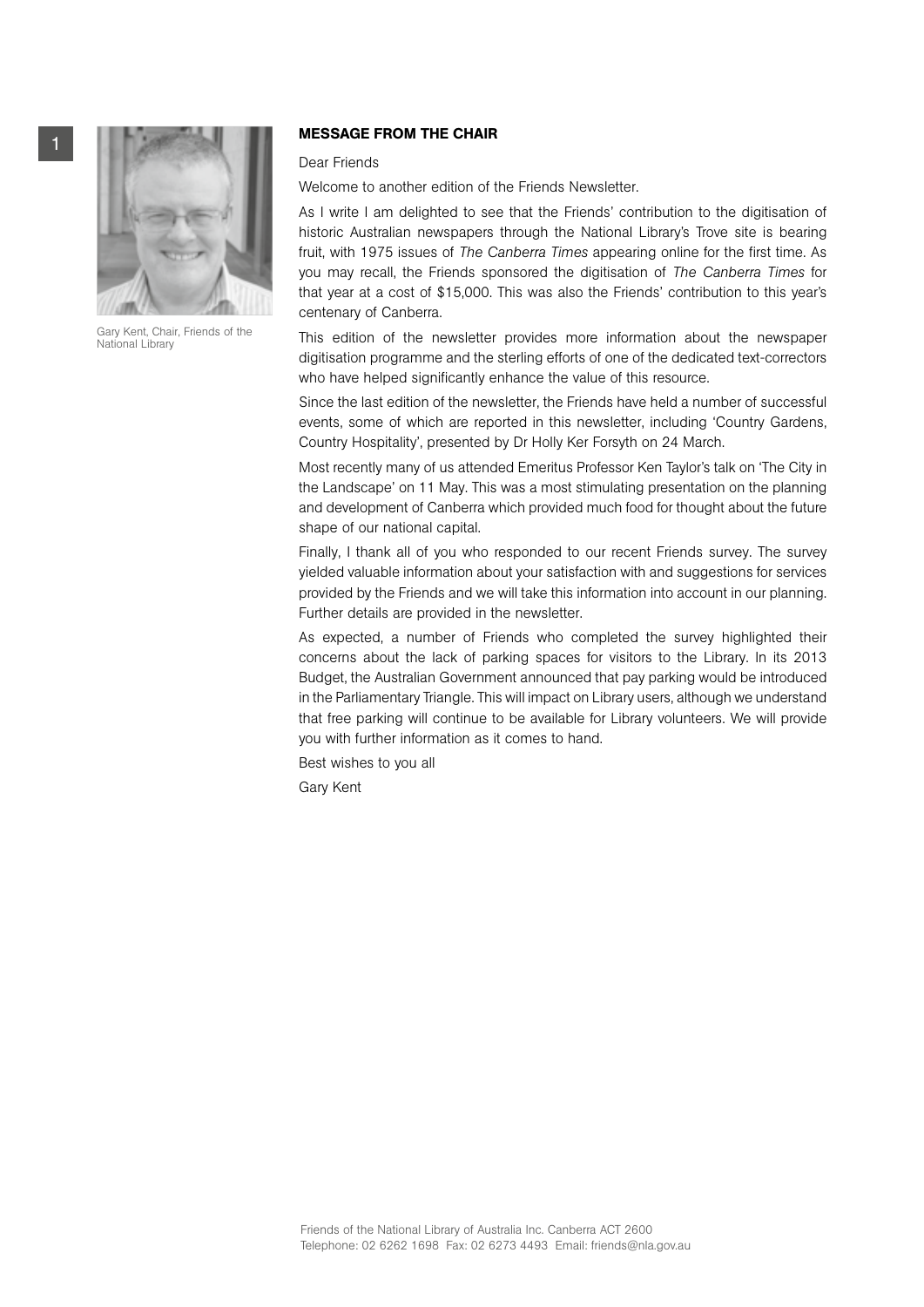# <sup>2</sup> Report on Friends Survey – Friends Newsletter

The Friends Committee would like to thank all those who responded to the Friends Survey.

In March the Committee invited members of the Friends to participate in a survey seeking information and feedback about the Friends Events Program and the quarterly Friends Newsletter. We were delighted to receive over 350 responses from members. The major finding is that members want to demonstrate their support for the National Library of Australia because it is a wonderful national institution.

Respondents also confirmed that the Friends Events Program is meeting members' interests and needs, that the quarterly Friends Newsletter assists members in keeping up to date with what's on at the NLA and the regular emails act as reminders for members to book for upcoming events. The best news is that 92% of respondents would recommend the Friends to others.

Other issues raised include the need to keep in mind that many Friends of NLA do not live in Canberra, that those who work full time appreciate events being scheduled on weekends and that parking at the Library is a problem for many. These issues will be taken into account in future planning.

The Committee thanks all respondents for participating in this survey and we encourage you to keep in touch on matters that affect you.

A detailed report on the findings of the survey can be requested from the Friends Executive Officer – email Sarah Jaensch at sjaensch@nla.gov.au.

> Jenny Oates (Member of Events sub-committee)

#### RECENT EVENTS

#### The Dream of a Century; The Griffins In Australia's Capital

A large audience, including many Friends, met in the Foyer of the National Library on 7 March 2013 for drinks and canapés, to celebrate the launch of 'The Dream of a Century' exhibition. Ryan Stokes, Chair of the National Library's Council introduced Gai Brodtmann, Federal Member for Canberra, who officially opened the exhibition. The Guest curator, Dr Christopher Vernon, Associate Professor at the Faculty of Architecture, Landscape and the Visual Arts, University of Western Australia, gave us a short, witty speech of introduction, outlining how he became fascinated by the work of Walter and Marion Griffin on which he has written and lectured extensively.

The exhibition is not just about Canberra. Walter Burley Griffin was a landscape architect in the office of Frank Lloyd Wright, where he met Marion Mahony. He later started his own practice with Marion and many of his designs from in and around Chicago are on show.

In 1911, the Griffins submitted an application for the competition to design the proposed new Australian capital and the exhibition contains many of the exquisite drawings produced by Marion Mahony Griffin. By contrast, designs submitted by a rival applicant, which are also on display, look cumbersome and old-fashioned. Marion was very much a partner in the enterprise and not merely 'the hand that held the pencil'.

The Griffins settled in Australia in 1914 and did not return to the US together. After his untimely death in India in 1935, Marion returned home alone. Designs from this period are displayed, notably Castle Crag, Sydney, and the exciting Café Australia (1916), which was decades ahead of its time and sadly largely destroyed by the late 1930s.



Image: Sam Cooper

Anne-Marie Schwirtlich, Christopher Vernon, Ryan Stokes and Nat Williams at the Dream of a Century Opening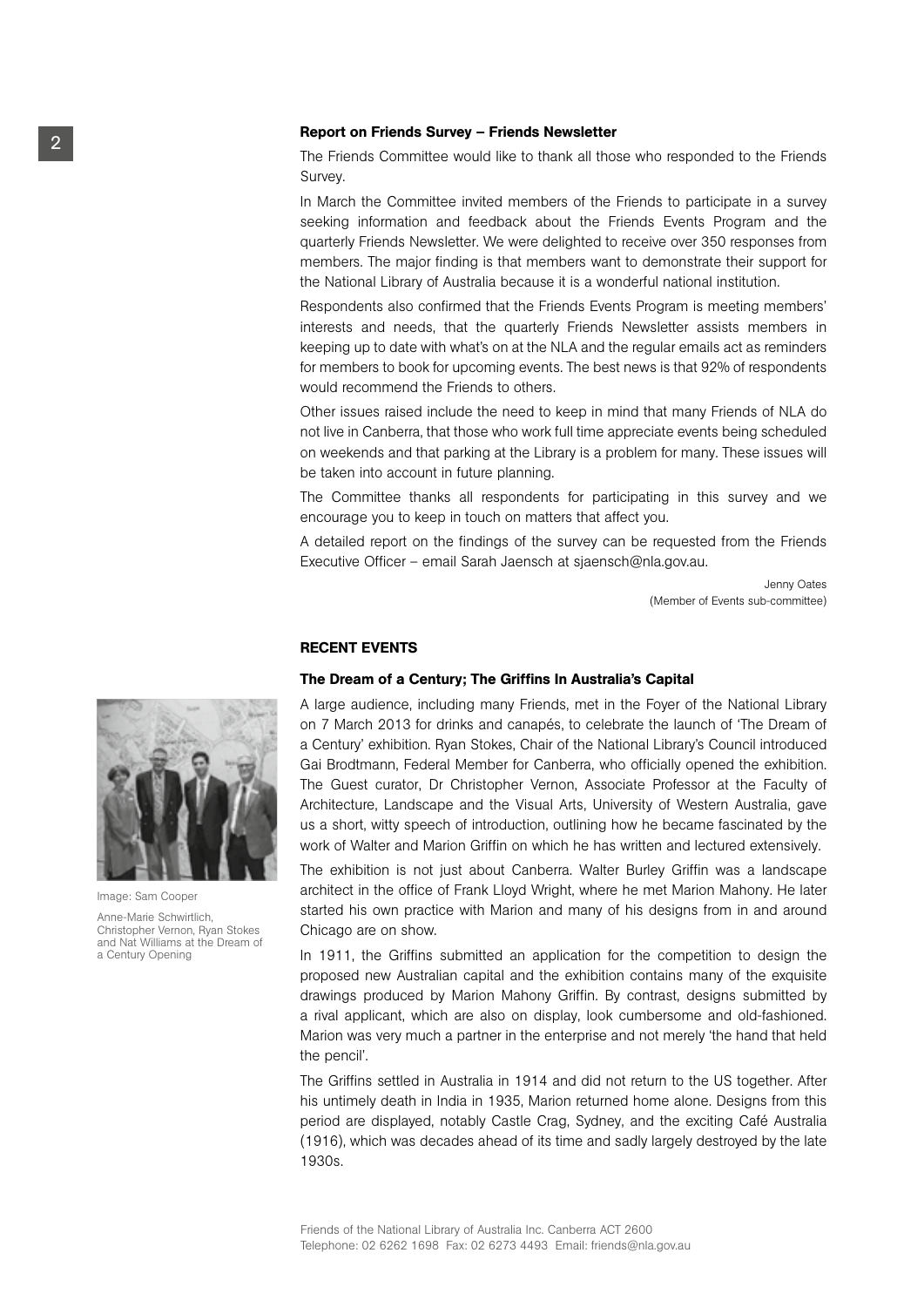**3 Furniture and photos in the exhibition are from the Griffins' Sydney office and give an<br>
<b>3** intimate sense of their working life. Drawings, plans and photographs of Walter's brief time in India add another dimension to this interesting exhibition providing a glimpse of the range of Griffin's talent.

> The exhibition which closes on 10 June is proving very popular with Canberrans and visitors from interstate and overseas.

> > Elizabeth Kennedy

#### Enlighten at the National Library

The Enlighten Festival is currently in its third year, and if 2013 is anything to go by, it is getting bigger and better each year. This year, the National Library was bathed in spectacular architectural projections from local Canberra artists Betty Holdsworth, David Sequeira, Eleanor Gates-Stuart, Martin Ollman and Houl.

It was a visual feast in the Parliamentary Triangle and beyond, with other institutions including the Museum of Australian Democracy at Old Parliament House, the National Gallery of Australia, the National Portrait Gallery and Questacon all being lit up after dark. The area was alive with activities including musical performances, 200 dolphin torches, deep sea anglerfish swimming their way around the Parliamentary Triangle and food stalls.

The National Library hosted an extensive Enlighten events program, staying open until 11pm on 1, 2, 8 and 9 March. A major feature of the program was the Library's Red Letter Lounge, themed around the literary and historical references to the Red Letter day. The Lounge was a spectacle of over 90 vibrant red balloons, with brightly coloured letters of the alphabet suspended from each balloon. Guests were invited to chill out in the Library's Red Letter Lounge, enjoy live jazz and bubbles and beer from the champagne bar. They experienced social writing and added their best oneliners to a word installation. Also included in the Red Letter Lounge was a children's corner, a hive of activity for children of all ages with free games, drawing, and shadow puppets.

Bookplate cafe transformed the podium area outside, known as 'Ex-Libris', into a funky bar with a DJ and drink service. Their staff had a variety of snacks available to purchase in Ex-Libris and the Red Letter Lounge.

In addition to the Red Letter Lounge there were other activities for all the family including *Mr Bunk: Sticks, Stones, Broken Bones*, a shadow puppet comedy show for all ages. Free films were screened and the National Library curatorial team offered a suite of free, pop-up talks in the Treasures Gallery. On the first weekend of the festival, Professor Christopher Vernon, guest curator provided an overview of key themes in 'The Dream of a Century' exhibition. On the second weekend, Ashley Eriksmoen, Workshop Head of Furniture at the ANU School of Art, provided a contemporary perspective on the Griffins' historical furniture designs in the Exhibition Gallery. The Library's exhibition, 'The Dream of a Century' was also open for late night visitors.

Over the two weekends, more than 10,500 guests visited the Library and enjoyed the range of activities that were on offer. Be sure to look out for the National Library in the 2014 Enlighten Program and come along for a very different National Library experience!

> Sarah Jaensch Executive Officer





Images: Sam Cooper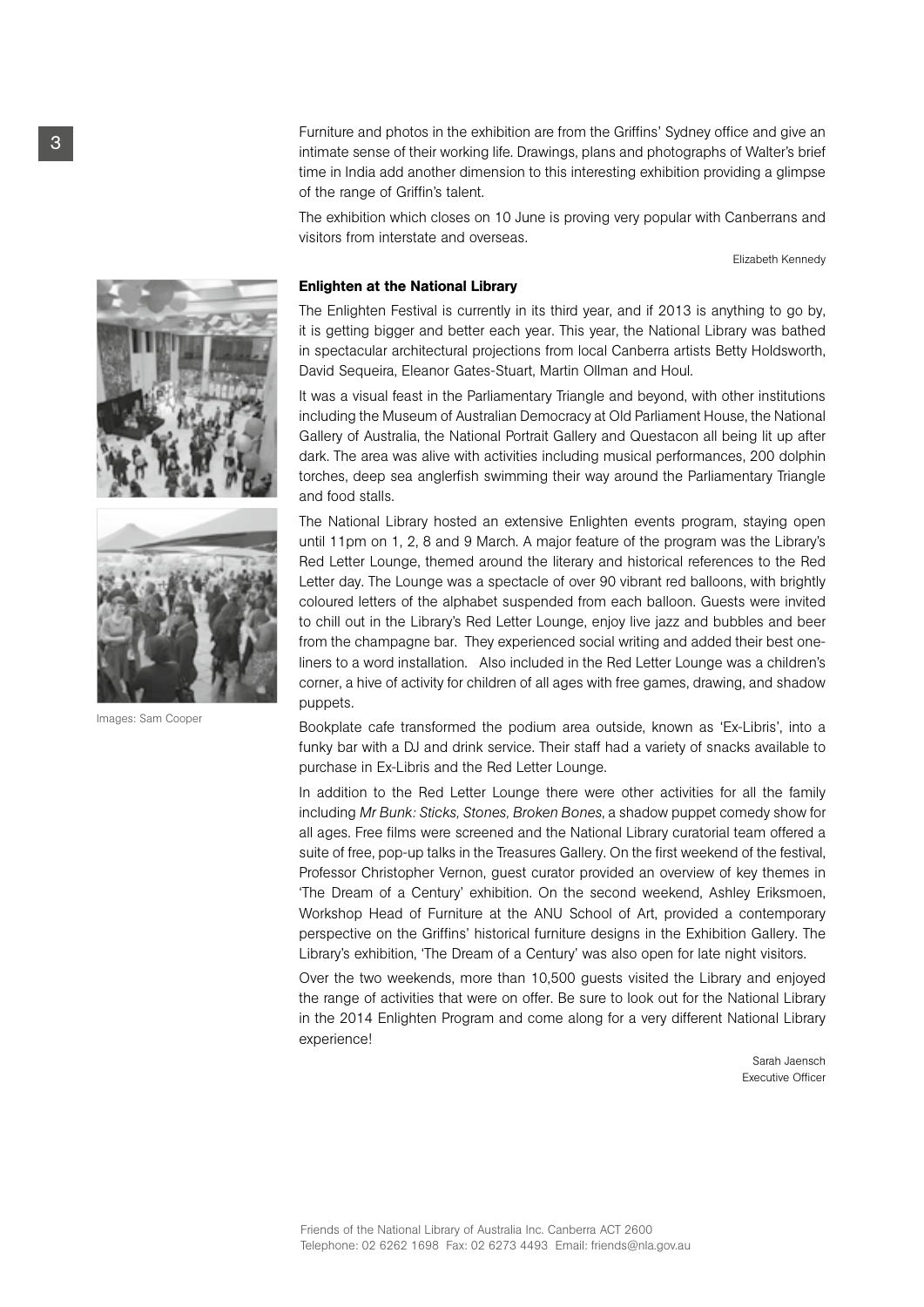

Over 100 people gathered in the Library's theatre on 24 March to hear Dr Holly Kerr Forsyth talk about her new book, *Country Gardens, Country Hospitality*. "What a lovely life you must lead", many people say to Holly Kerr Forsyth, "all that travel, looking at beautiful gardens, meeting interesting people". This is the front-stage view.

The reality, as Holly told us, is a little different. She does have an interesting life, but it's not all wine and roses. The beauty of the photographs and the purported glamour of a garden writer's life don't show the practicalities of long hours of preparation, extended solitary drives and hours spent lying on her stomach on the ground to get the perfect shot.

As well, there are unexpected encounters – with an angry rooster in a rose garden in Victoria or treading on a snake or two when out photographing the Australian countryside. Halcyon days staying in her own *gite* in the south of France were punctuated by the discovery, on her last day, of a large scorpion in her shoe.

The things that inspire and inform her photographs are light, composition, and colour. For light, she showed us illustrations of Monet's garden at Giverney in France, and Turner's painting of the Grand Canal in Venice near the Church of Santa Maria della Salute.

For composition, she showed us how often paths and rivers run diagonally across the paintings of the Impressionists, and for colour, we saw a wonderful photograph of David Glen's garden in Mildura.

The search for beauty is something all gardeners have in common, Holly said, and the garden is one of life's happy places: it can provide excitement, and it can also help us cope with difficult days. Having a garden can fulfill Jung's belief that we all need something to do, something to love, something to look forward to.

Working on this book was, for Holly, more interesting and more enjoyable than on any of her earlier books. She travelled all over Australia, from the hinterland of the Sunshine Coast, to the northern tablelands of New South Wales, to Tasmania, to Perth. She showed us wonderful photographs of gardens in Buderim, and Orange, and of the older style gardens of Mount Wilson in the Blue Mountains, with their rich heritage and volcanic soil. We saw photos of the garden at Withycombe, built by 19th century pastoralists and a childhood holiday home for Patrick White, renovated by its new owners following Japanese principles, and with a meditation garden.

Closer to home, there's the Long Track Pantry at Jugiong ( closed on Tuesdays) and a wonderful photograph of sunset and fading light.

In conclusion, Holly quoted M F K Fisher, who said that it's not just trees and flowers and fruit that are raised in a garden, but also the human spirit.

Margaret Pender

#### John Warren , Champion Text Corrector

The National Library of Australia, in collaboration with Australian State and Territory libraries, began a program in March 2007 to digitise Australian newspapers for access and preservation purposes. In July 2008, 'Australian Newspapers in Trove' was released to the public. This is a free online service that enables full-text searching of newspaper articles. The service includes newspapers published in each state and territory from the 1800s to the mid-1950s, when copyright applies. The first Australian newspaper, published in Sydney in 1803, is included in the service. Newly digitised articles are added daily.

In 2012 the Friends Committee, on behalf of all members of Friends, contributed \$15,000 to the Library's Centenary of Canberra Digitisation Project. As outlined in

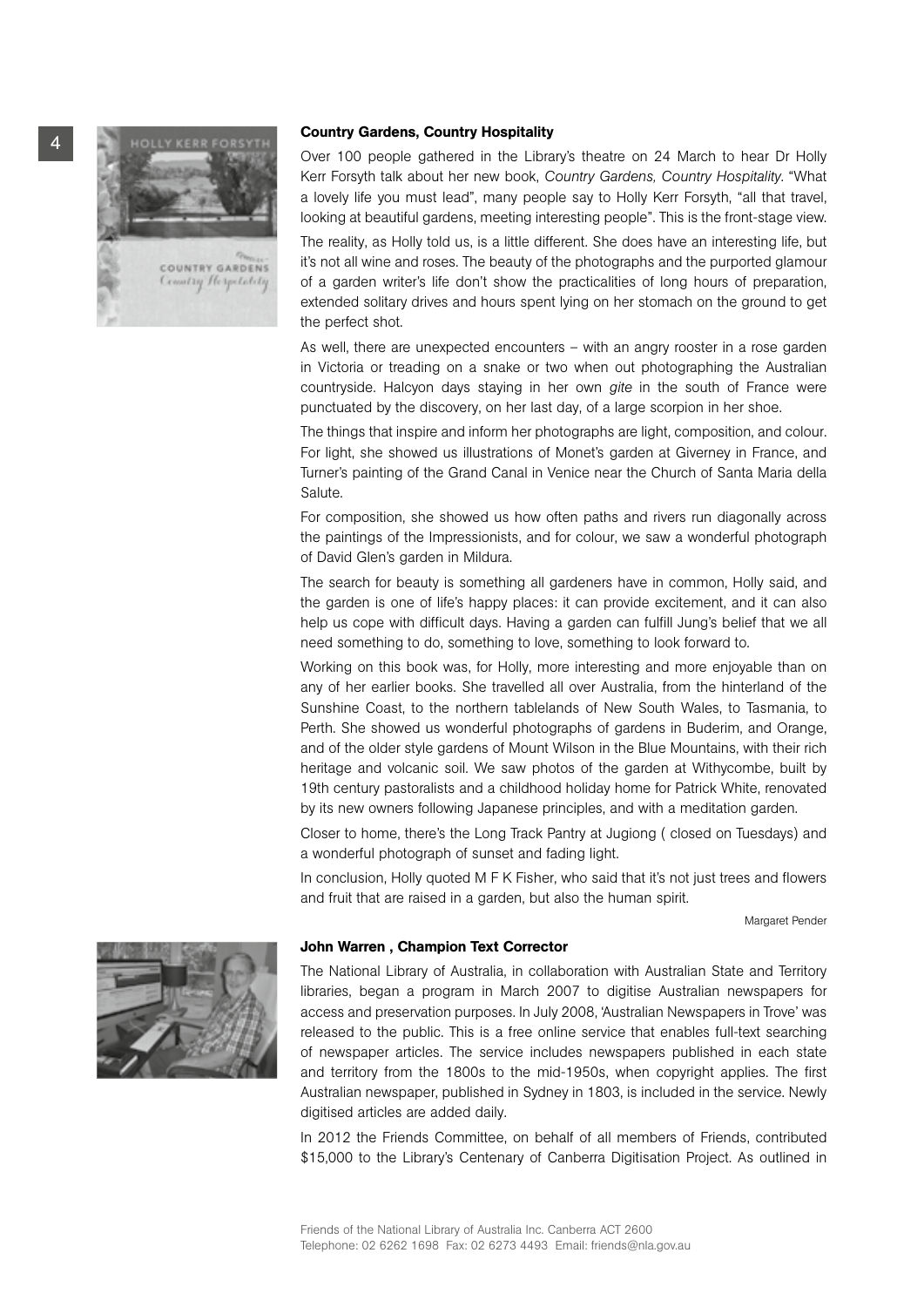

December's Newsletter, the project aims to digitise and make available online all issues of *The Canberra Times* from 1955 to 1995. The Friends chose to support the digitisation of all issues for the year 1975, because it was such an historic year.

But despite the latest technology digitisation, is not all easy going. For a start the OCR (Optical Character Recognition) technology cannot always accurately read the text of old newspapers for various reasons, including small fonts and uneven printing, which make recognition of the text frustrating and difficult. This is where the band of text correctors come in. Text correctors are volunteers who spend many hours correcting the misread text of digitised newspapers, rewarded only by their satisfaction at a job well done and much appreciated. More than 5000 online users from all sections of society have corrected text and their contribution and dedication are simply remarkable.

John Warren is a particularly dedicated text corrector, putting in up to six or eight hours a day at the task, only taking time off for occasional grandfatherly duties. He is very proud of becoming the No.1 corrector after only three years of contributing: this means he has corrected the largest number of lines of text since he started in 2009. The day we spoke, by 10am he had already edited 42,000 lines from 7.30 am. John, a retiree, claims he gets much enjoyment from the editing which he regards as his 'work'.

Like most of the volunteers, it was John's particular research interest which brought him to this activity. He is researching his family history and concentrates mainly on the Births, Deaths and Marriages columns in newspapers from the Orange and Molong area where his family comes from. He extends his search to general notices and reports on weddings, funerals and obituaries, in selected newspapers, as they provide much more detail for his purposes than simply the notices, including items of historical and social interest, and he takes the time to always edit articles fully, not simply the fragments that relate to his research. He tries to complete the social pages of a whole newspaper series at a time, recently editing over 5000 funeral articles from the *Broken Hill Barrier Miner*, which took many months. He has also worked on the Murray Bridge papers and the *Sydney Morning Herald*.

The work of the correctors goes a long way to minimising the problem of inaccuracy in some digitised material which can make research slow and frustrating. For example some of the most frequent and common errors are with numbers such as 3 for 8, or the word 'the' which can come up as tbe or tho; 'which' itself can also be a problem as the 'h' is often misread as 'b'. These are minor errors but can lead to major problems especially in dates when 1938 can read as 1983 or vice versa. Major errors or blurring occur as well which require more thoughtful understanding and careful interpretation.

John is well equipped for his work, using a 27-inch screen which he finds invaluable, as it can zoom closely in to the text, bringing it more sharply into focus and making it easier to correct errors big and small.

If John's story has inspired you to join this busy band, it is simply a matter of registering your name as a corrector with Trove and obtaining a password, and you are on your way. You then simply edit your choice of newspaper or other digitised material. You do not have to be registered to edit digitised material, you can simply edit it yourself online as you read.

Thank you, John, for telling us of the joys and the pitfalls of the text correctors' work. Sylvia Marchant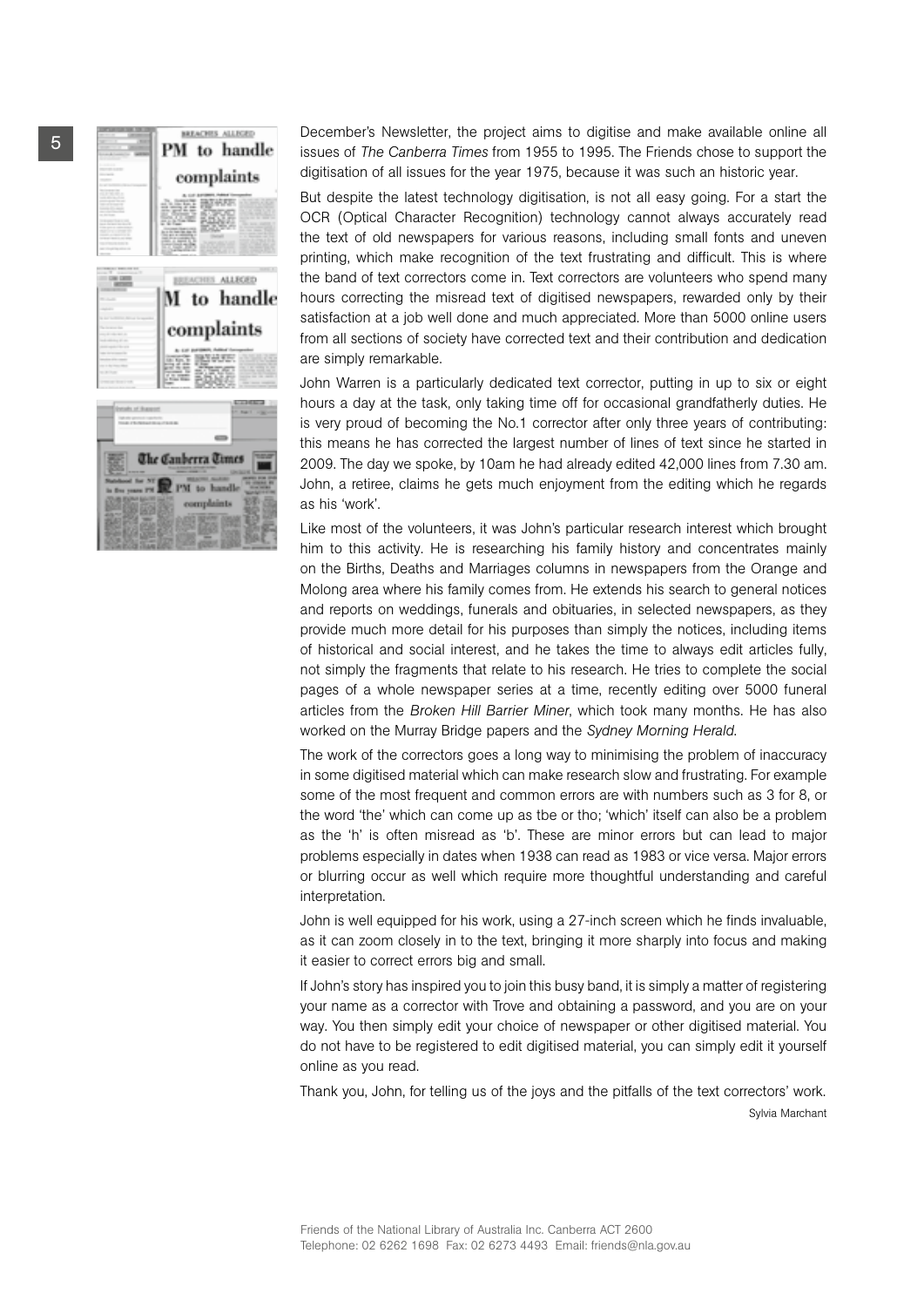#### Asian Collections

The National Library began collecting publications about Asia in the early 1950s, and a separate section responsible for Asian language materials was formally established in 1962. Since then the Library has developed its Asian language collections.

The Asian Collections' key strategy is to build leading research materials in the Asia-Pacific region focusing on the countries of East and Southeast Asia with an emphasis on modern history and the social sciences.

The number of print volumes in the Asian Collections is now over 650,000. Currently we have 16 permanent staff with area and language expertise in Chinese, Japanese, Korean, Indonesian, Thai and Lao.

#### *How the collection is arranged*

The Asian collections are divided by language. The script language collections for China, Japan, Korea, Thailand, Laos, Cambodia and Myanmar are housed separately from the Library's main collections and made available in the Asian Collections Reading Room. These collections are in subject sequences and can be browsed on request.

The collections for the countries of Indonesia, Malaysia, Singapore, Brunei, Philippines and Vietnam are integrated into the main Library collection, as are English language collections for the whole of Asia.

#### *How to use the collection*

Books may be requested online and used in the Asian Collections Reading Room. The Asian Collections Reading Room is on the 3rd Floor of the Library. Hours are: Monday – Friday, 9 a.m. – 5 p.m. Library staff with area and language expertise in Chinese, Indonesian, Japanese, Korean, Thai and Lao are available for consultation.

For users outside Canberra, Asian language books are available on interlibrary loan and article photocopies can be requested through the Library's Copies Direct service: www.nla.gov.au/copiesdirect/.

> Di Pin Ouyang Asian Collections

#### Friends Fellowship Award to Anne Xu

Anne Xu, who was awarded the Friends Travelling Fellowship for 2012, talked about her experiences at the Friends AGM in November last year. The Fellowship enabled Anne, whose field is interlibrary lending and resource sharing, to visit the USA to look at e-book developments there.

America leads the world in e-book lending. Its libraries started e-book lending over a decade ago, and have adapted and pioneered different lending models. Anne said the lessons they learnt may help us in offering a better e-book service to National Library users.

The NLA is increasing its holdings of e-books, in terms both of overseas collecting and Australian titles on legal deposit. The Library is the biggest supplier of interlibrary loans and copies in Australia. In 2011 it supplied over 15,000 books and 18,000 copies from its collections to other libraries in Australia and around the world through interlibrary lending and document delivery.

Resource sharing is a practice as well as a tradition adopted by the library community. But with the advent of e-books, can the tradition continue?

Copyright arrangements for e-books differ from those of ordinary books. When it comes to purchasing e-books, Anne told us, libraries buy more than just content. E-books come with associated software, interface, and business model so libraries are no longer in the 'driver's seat' when it comes to e-book purchasing.



Asian Collections Reading Room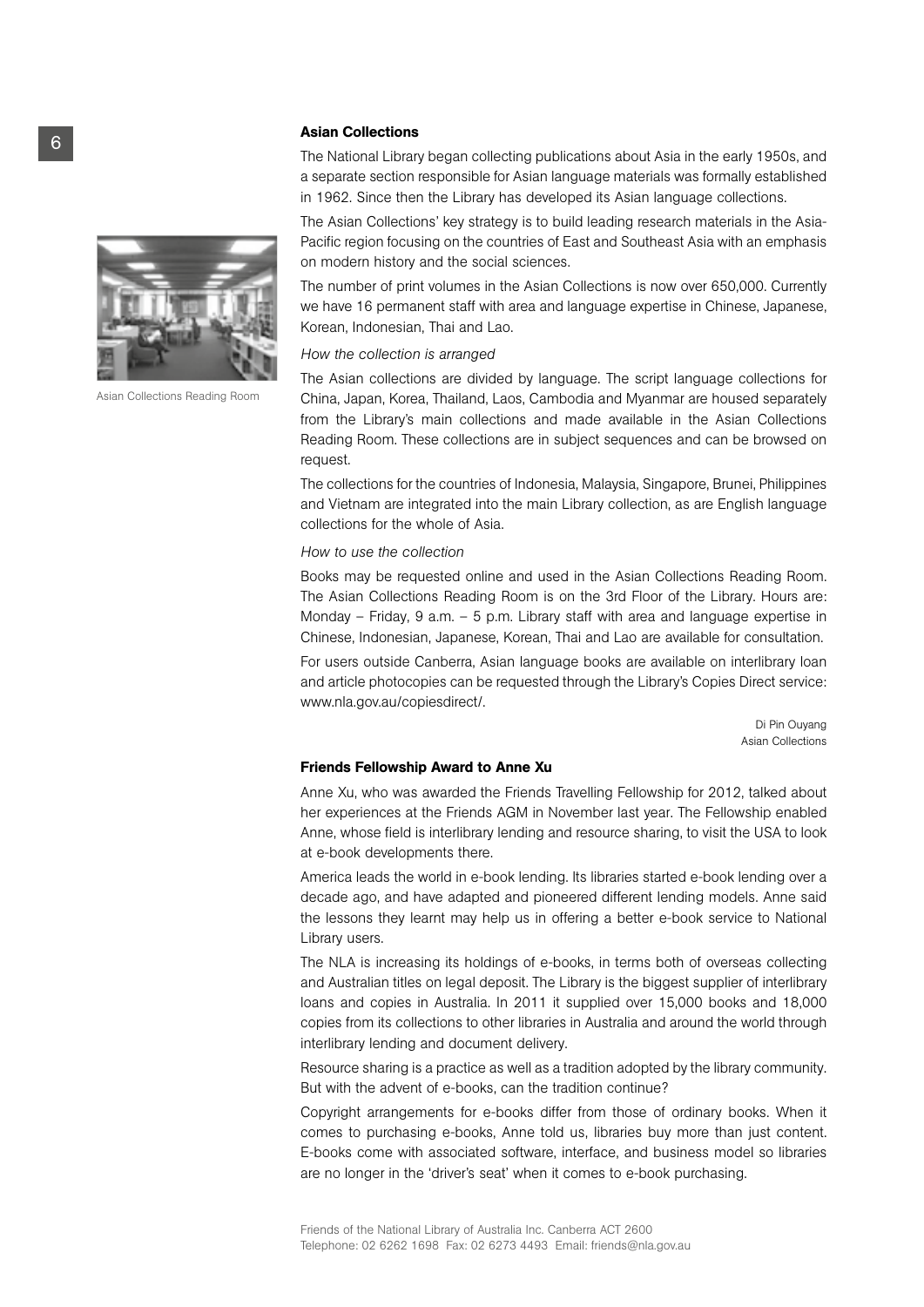Starting in San Francisco, Anne visited the Internet Archive, a non-profit digital library that, in addition to digital preservation, has developed free access to digital material including e-books. Over one million out-of-copyright e-books can be freely accessed from its Open Library catalogue, in which a pool of over 100,000 e-books are contributed by and shared among its library partners through its In-Library Loans program. It has over 1000 such library partners so far, mainly in the USA.

The Internet Archive has built its e-book collections through mass digitisation. Its lending model is one book, one user at a time, up to five titles with two week loan periods each. Essentially the Internet Archive provides a digitisation service and their Open Library system for libraries to share their e-books that are digitised from print copies.

Next, Anne visited the e-book collection development specialist and participated in the weekly e-resources meeting at the San Francisco Public Library. She learned that e-book lending started to take off only in 2010 when e-readers were getting popular, especially after iPad appeared on the scene. Their e-book lending jumped from 15,000 transactions a month in January 2011 to over 35,000 a month by the end of the year. She also learned how the library managed its e-resources budget, purchasing more e-books and cancelling the e-journals that are in less demand.

At Berkeley Library Anne learned the university provides access to e-books through a range of e-book suppliers, including the e-book distributor Ebrary and publishers like Oxford and Springer.

Anne left San Francisco to attend the American Library Association's (ALA) annual conference in Anaheim, LA, which she found both huge and professionally invigorating. She attended e-book related sessions, talked to e-book vendors in the exhibition hall, and met with American counterparts in interlibrary lending and document delivery areas, who were either users or suppliers.

One theme to emerge from the ALA conference was the risk to libraries of losing ownership of e-books because subscription and renting options do not provide this, or even purchase with perpetual access. There are still issues, such as publishers withdrawing from a particular platform, or adding extra limits, for example, on the number of times an e-book can be circulated. So some of the American public libraries have developed their own platforms to provide access to e-books, particularly to independent and self-published e-books.

After the ALA conference, Anne went to Ohio to visit the Online Computer Library Centre (OCLC) and the Ohio State University Library in Dublin. Having spent more than a decade working in interlibrary lending and document delivery areas, Anne found her visit to OCLC hugely satisfying. It is the flagship organisation supporting and leading library resource sharing in the world.

OCLC piloted an e-book program by partnering with the commercial e-book distributor Ingram Digital. It provided access to Ingram's MyiLibrary e-book platform through WorldCat for its Resource Sharing member libraries. This model is essentially connecting e-book platforms with libraries and facilitating direct lending. OCLC is considering partnering with two other commercial distributors, Ebrary and EBSCO, for another pilot. The results will be interesting.

Leaving Dublin, Anne flew to Cleveland, the last stop of her trip, to visit OverDrive, the largest e-book distributor in the world. The company focuses mainly on the public library market and is now moving into the school market. It claims to have the third largest e-book collection after Amazon and Google. OverDrive is used by over 18,000 libraries around the world, mainly public libraries, including many Australian libraries, such as the ACT Public Library. OCLC provides not only e-books but also audio books, music and videos.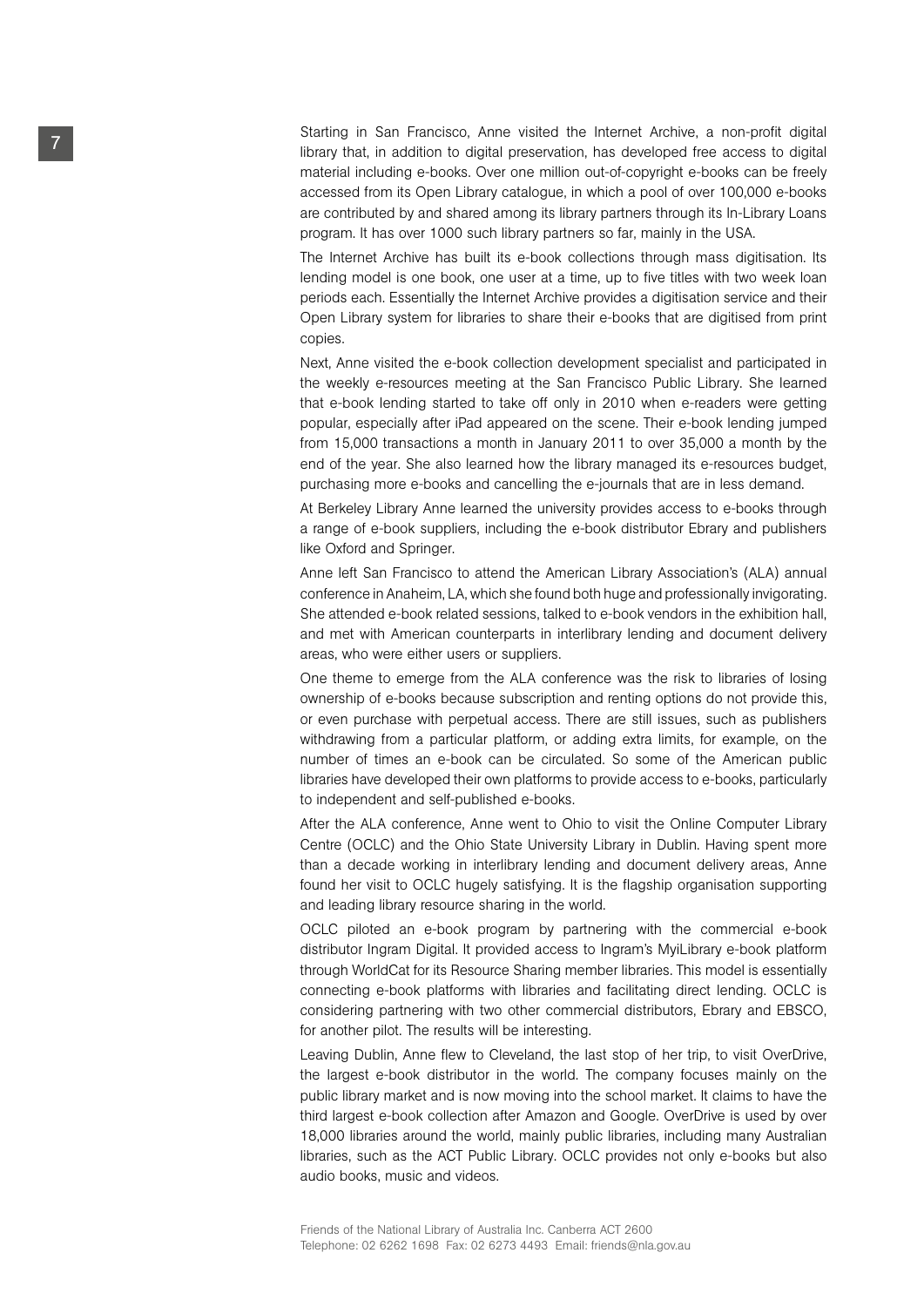Anne also visited the Cleveland Public Library, the first public library in the USA to adopt Overdrive. That was in 2002. They've done some wonderful things in providing e-book services to their patrons. The lending model they adopted using OverDrive is one book, one user at one time, the same as print book lending. So for popular books with a long waiting list, such as Fifty Shades of Grey, they purchase multiple copies, predominantly e-copies. They had 1400 holds so they purchased 125 copies based on a predetermined ratio.

They also purchased close to 100 e-readers, different types, to lend to their patrons, so people who cannot afford or did not know how to use an e-reader could borrow them from the library. An 'online chat' service is also available to help their patrons and solve their problems, plus lots of other help.

In conclusion, Anne summarised some of the findings of her visit to the USA.

These include:

- because e-book purchasing involves more than just content there's associated software, interface, business model etc, libraries are no longer entirely in the 'driver's seat',
- publishers and distributors drive e-book business models,
- no matter how large the library budget is, there is not enough money when it comes to e-books,
- patrons need much more help than anticipated.

Anne said the trip exceeded her expectations: she was exhausted and also exhilarated. She thanked the Friends for providing her with this excellent opportunity and it is gratifying to read how much she gained from it.

Margaret Pender

#### Farewell Joan Child, AO

Joan Child, AO, Speaker of the House of Representatives from 1986 until 1989 died on 23 February 2013, mourned by many people on both sides of politics and in the community. Elected in 1974 she was the Australian Labor Party's first female Member of the House and only the fourth woman to sit in the House of Representatives. The long time lag from the first women to sit in Parliament in 1943 until 1974 illustrates the long and difficult road for female representation in Parliament. Joan Child was the first woman Speaker of the House and, another long time lag, the second female to be elected Speaker did not occur until the present incumbent Anna Burke succeeded Peter Slipper on 9 October 2012.

An Oral History recording of Joan Child is held in the Oral History collection (nla.ohvn4729825) where she recounts some of her experiences.

Sylvia Marchant.

#### Announcement of Treasures Gallery Curator

Anne-Marie Schwirtlich, Director-General of the National Library has announced that Mr Nat Williams has been appointed as the inaugural James and Bettison Treasures Curator and will take up this exciting new role in the National Library on 1 July this year. The James and Bettison Treasures Curatorship was announced in November last year as part of the Treasures Gallery first anniversary celebrations. Named in commemoration of philanthropists Helen James and Jim Bettison, the Treasures Curator will play a significant role in promoting, enhancing access and encouraging scholarship associated with the Treasures Gallery, the Exhibition Gallery and the National Library's collections.



Portrait of Mrs Joan Child MHR for Henty Victoria, 1974



Robyn Archer AO and Nat Williams at the Treasures Gallery Anniversary Celebration at the National Library of Australia on the 8 November 2012

8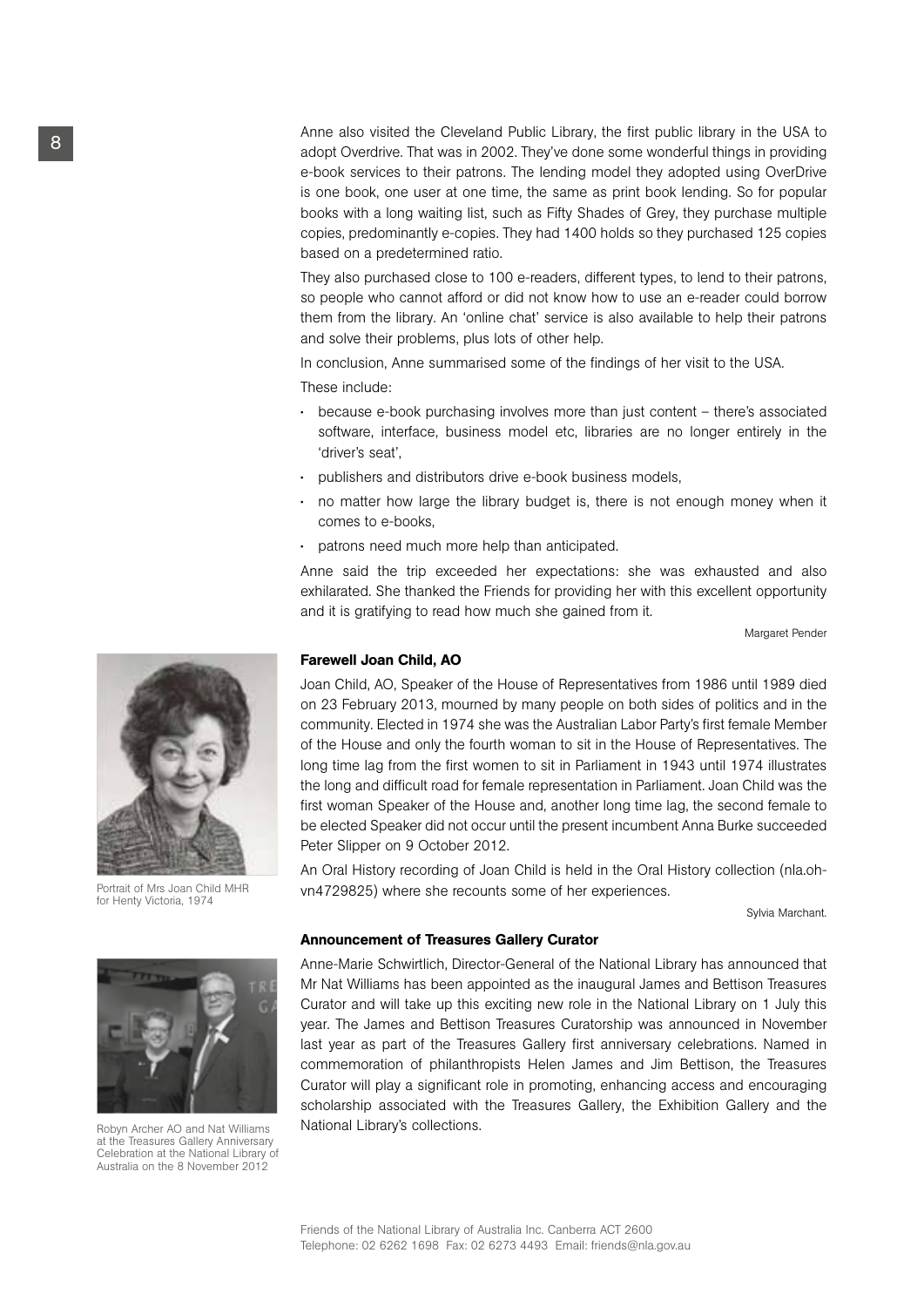

Daughter of Helen James, Simone Vinall and Doreen Mellor at the Treasures Gallery Anniversary Celebration at the National Library of Australia on the 8 November 2012

Helen James was a tireless supporter of the Library through her work on the Development Council until, sadly, she passed away a few months before the opening of the Treasures Gallery. Helen's contribution to arts and culture through philanthropy was extensive. Her work on cultural sector committees contributed tremendously to the life of the community. She was a member of the South Australian Visual Arts Committee and the Arts Industry Council. Helen herself was an artist involved in the Women's Art Movement of the 1970s in Adelaide and in staging the Women's International Film Festival. She taught at the North Adelaide School of Art and also at the Aboriginal Community College. Her husband Jim Bettison, who passed away in 2009, was the founding partner of Codan Pty Ltd, a radio communications and mining technology company. In the early 1980s he established the Developed Image photographic gallery in Adelaide, which had a significant impact on Australian photographers. Jim contributed to the South Australian community on many fronts, facilitating and supporting cultural and industry innovation.

Together Helen and Jim contributed a great deal to the community at large. They were active in their support for young people and the arts and culture, from the Experimental Art Foundation to the Festival of Ideas, the Art Gallery of South Australia - and of course, the National Library of Australia. Helen and Jim gave generously to the Treasures Gallery project, recognising early on the significance that the gallery would have on Australia's cultural life. Helen first spoke of the creation of a Treasures curatorship in 2009 and it was her wish that this curatorship be established. Her aspiration was for the Library to appoint a scholar who would be able to bring the Library's contemporary and historical collections to life for a wide variety of audiences, demonstrating national and international reach and a critical role in Australian cultural life. The James and Bettison Treasures Curator is a testament to Helen's commitment to the Library and a fitting commemoration to them both.

Nat Williams has been the Library's Director of Exhibitions. He has curated or overseen the development of over 50 exhibitions at the Library and was instrumental in the concept development and final realisation of the new Treasures Gallery which opened in October 2011. Prior to this Nat worked with colleagues to develop the very successful 'Treasures from the World's Great Libraries' exhibition in 2001-02 which had people queuing around the Library overnight to see more than 100 of the most precious archival documents ever seen in Australia. The 'National Treasures from Australia's Great Libraries' touring exhibition followed in 2005-07 which was seen in all capital cities. Prior to this Nat was the Head of Public Programs at the Art Gallery of South Australia for a decade after commencing his career at the National Gallery of Australia in 1981.



# Writing the Australian Landscape A National Library Conference, 3-4 August 2013

*… we made an excursion into the country which we found deversified [sic] with woods, Lawns and Marshes; the woods are free from under wood of every kind and the trees are at such a distance from one another that the whole Country or at least great part of it might be cultivated without being oblig'd to cut down a single tree …*

> From the *Endeavour* Journal of Captain James Cook, 1768 – 1771 1 May 1770 Manuscript Collection MS1

In a land of droughts and flooding rains, of coastal cities, inland regions and rural landscapes, how do we write about our country? Join some of Australia's finest writers as they explore how we write about place in Australian literature.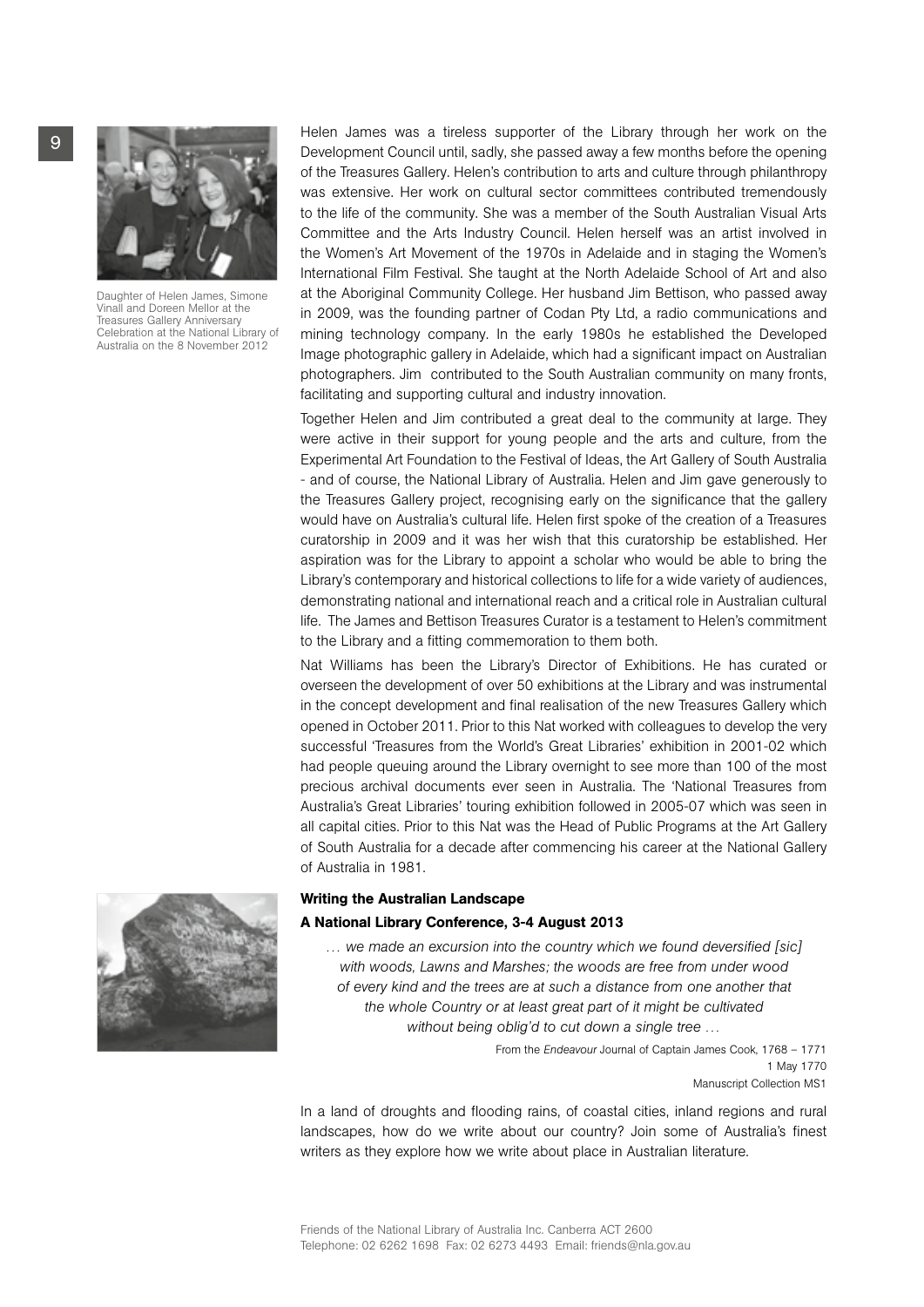Since the earliest days of European exploration, attempts have been made to write about the land and environment of the large island continent we now call Australia. From Cook's journal quoted above to the works of contemporary writers such as Murray Bail, Robyn Davidson and Bill Gammage, we have tried to bring the natural environment to life on the page.

This winter, the National Library is exploring how we write about our physical environment at a conference, *Writing the Australian Landscape*. Keynote speaker Murray Bail will deliver the Kenneth Binns Lecture, which is generously supported by Alison Sanchez. He will be joined by a range of speakers, including Bill Gammage, Matthew Condon, Robyn Davidson, Adrian Hyland, Sue Woolfe and Ros Moriarty, for two days of ideas about writing, place and Australia.

The conference will be held at the Library on Saturday and Sunday, 3-4 August 2013. You can find out more about the conference program at nla.gov.au/events/landscape. Discounts are available for members of the Friends of the National Library.

Writing and the Australian Landscape Conference Details Two days \$120, Single day \$70

Discounts available for Friends of the National Library/Concessions/Students Bookings and program information: nla.gov.au/events/landscape Enquiries: 02 6262 1565

Supported by the Copyright Agency Cultural Fund, the Ray Mathew and Eva Kollsman Trust and Alison Sanchez

## UPCOMING EVENTS

Bookings for all Friends events may be made online at nla.gov.au/bookings/friends, through the Friends Office on 02 6262 1698 or by emailing friends@nla.gov.au. Ticket payments may be made over the phone at the same number. Cheque payments, made payable to 'The Friends of the National Library of Australia', should be posted to Friends of the National Library, National Library of Australia, Canberra ACT 2600. Cash payments may be dropped off at the National Library bookshop during opening hours, and must be delivered in an unsealed envelope, with details of your name, the event and the dollar amount written on the envelope. These will then be passed on to the Friends Office.



Julian Disney

## **LECTURF**

#### 2013 Kenneth Myer Lecture

Join Professor Julian Disney AO as he discusses 'Media Standards in an Internet World'. Professor Disney is a part-time Professor and Director of the Social Justice Project at the University of New South Wales and is Chair of the Australian Press Council, which is the national standards council for print and online media.

Thursday 15 August, 6 pm Theatre, Cost \$30 Friends, \$40 non-members Bookings: 02 6262 1698 or nla.gov.au/bookings/friends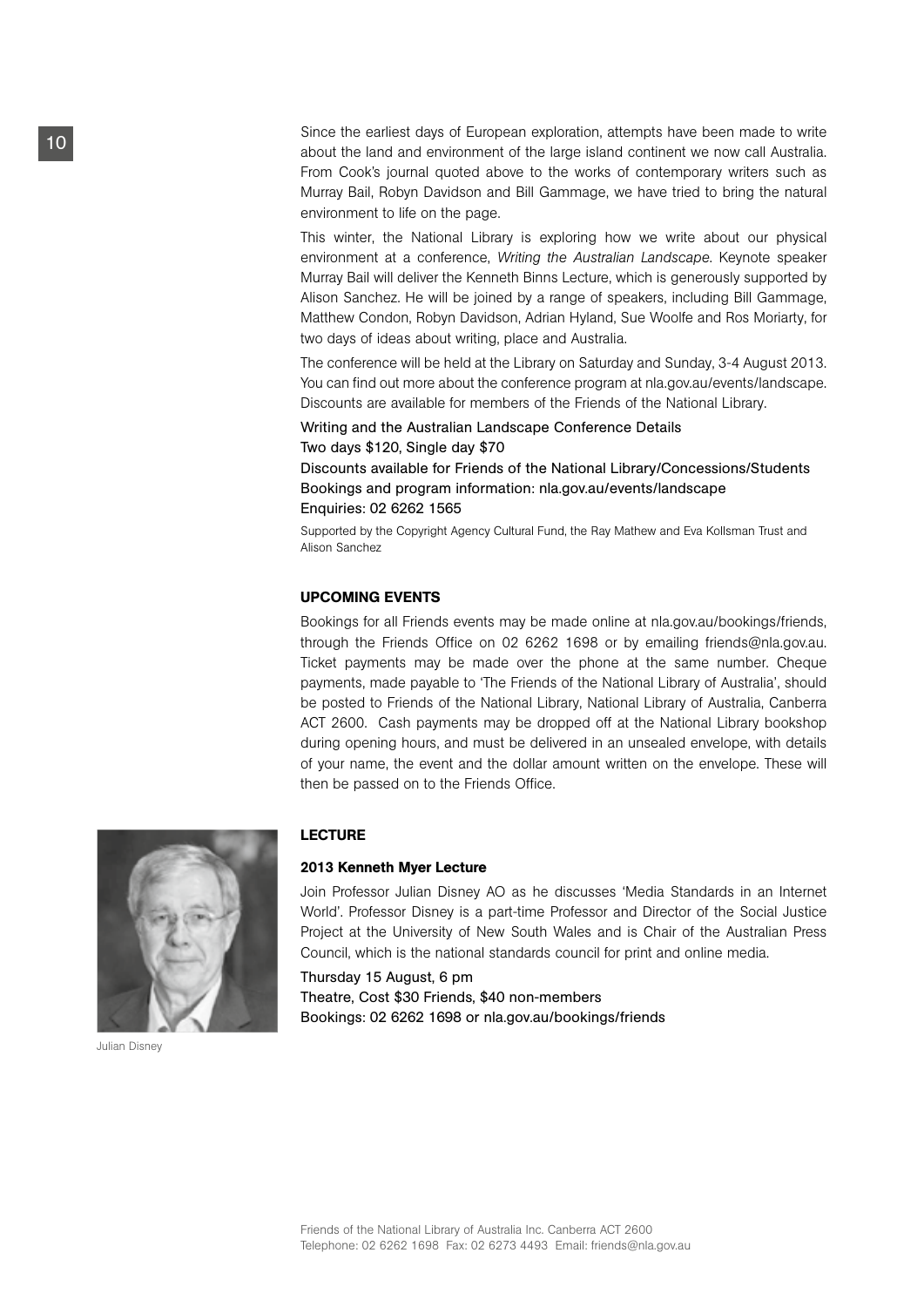# LECTURE

#### Winter Book Club Lecture

Join well known Canberra author Marion Halligan as she discusses John Banville's books *The Sea* and *Ancient Light*.

Tuesday 23 July, 6 pm Conference Room Cost: \$10 Friends, \$15 non-members (includes light refreshments) Bookings: 02 6262 1698 or nla.gov.au/bookings/friends

#### \*\*\*Advance Notice\*\*\*

#### Friends Spring Day Tour: Discover Boorowa

Situated on the Boorowa River, nestled among the river flats, Boorowa is rich in volcanic soils and surrounded by undulating hills. It has a rich pastoral history. The area is noted internationally for its wool. Fat lambs, cattle, grains, sheep and horse studs are prominent. Boorowa has a colourful Irish heritage dating back to the 1820s. Highlights of the trip include: travelling through wheat and golden canola fields, exploring the Shamrock Trail, a heritage tour with a local guide, a visit to the Boorowa Historical Museum, a light lunch in the original Magistrates Court House circa 1886, a talk by special guest Charles Massy author of *History of the Merino*, a visit to a local merino sheep property, morning and afternoon tea, and a visit to Crisp Galleries, Bowning.

#### Saturday 12 October

#### Cost \$66.00 per person Friends/\$80.00 per person non-members

Further details, including the booking sheet can be found at the end of the newsletter

#### FRIENDS BOOK CLUB

A monthly literary discussion for members only.

#### Tuesday 25 June

*Happy Valley* by Patrick White

#### Tuesday 27 August

*A Sense of the World: How a Blind Man Became History's Greatest Traveller* by Jason Roberts.

#### Friends Lounge, free

Details: nla.gov.au/friends or 02 6262 1698

#### FREE FILM SCREENINGS

In association with the Reel McCoy Film Society, the Friends present fortnightly film screenings exclusively for members of both organisations. No bookings required.

Every second Wednesday, 6 pm, Theatre, free Program: nla.gov.au/friends or call 02 6262 1698 Full details of these movies can be viewed online at www.nla.gov.au/events or call 02 6262 1698 for further information. Bookings not required.

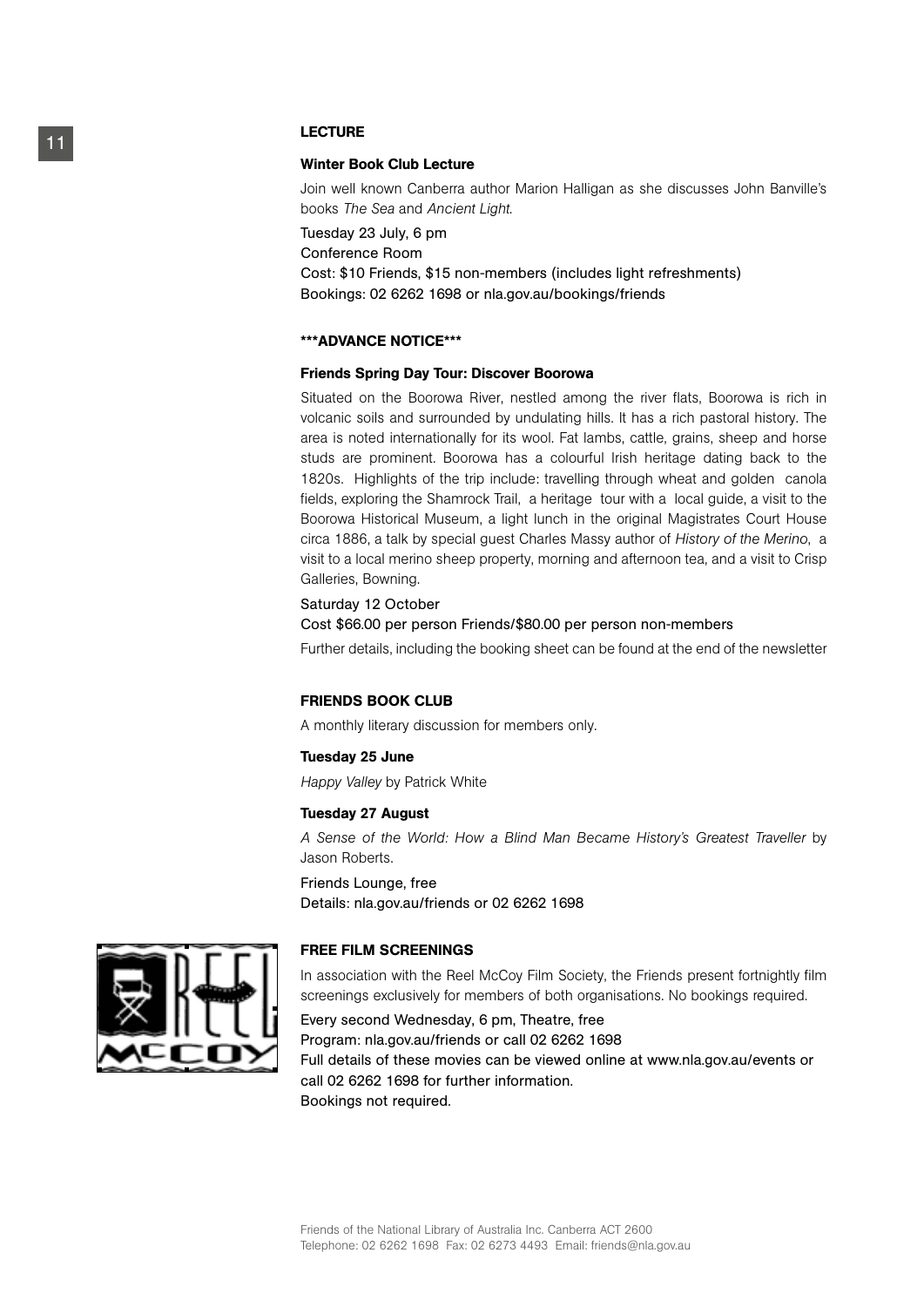#### Online Bookshop Offer

In conjunction with the Library's Bookshop, the Friends are pleased to announce a special offer for members who make a purchase using the National Library's online bookshop.

For any online purchase made by a Friend between 1 June and 31 August 2013, they will receive a free Gostelow Journal, showcasing exquisite Banksia Serrata images by Ebenezer Edward Gostelow, all of which are found in the National Library's collections. This offer is in addition to the usual Friends discount and any other offers advertised on the Library Bookshop website.

To claim your free Gostelow Journal and a 15 per cent discount with all online purchases, use the promotional code FR15JUN13 at checkout. This code is valid from 1 June – 31 August 2013.

#### *A Botanical Life: Robert David Fitzgerald*

#### By Penny Olsen

Robert David Fitzgerald (1830–1892) arrived in Australia in 1856 as a young man of 25. An Irish immigrant, he was soon employed by the Lands Department, where he rose to become a successful colonial surveyor.

Yet Fitzgerald was much more than a distinguished surveyor and exemplary public servant. He was one of the last of the Victorian-era gentlemen scientists: an avid naturalist, ornithologist and skilled taxidermist. In 1864, while searching for birds to add to his collection, he was inspired by the discovery of a clump of Rock Lilies (*Dendrobium speciosum*) to collect a number of other orchid specimens in the area.

Over the following years, Fitzgerald devoted his leisure time to botanical illustration and documented the orchids of Australia, publishing his discoveries in his internationally acclaimed work, *Australian Orchids*. In so doing, he corresponded and engaged with some of the great thinkers of his time, including Ferdinand von Mueller, George Bentham and Charles Darwin.

However, the surveyor–naturalist's lifelong passion for botanical art covered more than orchid species; a large variety of other plants were the subject of his sketches and paintings, many of which are held in the collections of the National Library of Australia. *A Botanical Life* features a portfolio of these paintings, accompanied by an introduction to Fitzgerald's life and work by Penny Olsen.

#### ISBN 978-0-642-27771-8

2013, pb, 280 x 215 mm, 160 pp RRP \$34.99

# *Cayley & Son: The Life and Art of Neville Henry Cayley and Neville William Cayley*

#### By Penny Olsen

*Cayley & Son* charts the lives and works of Australian bird artists Neville Henry Cayley (1854–1903) and his son Neville William Cayley (1886–1950). Peripatetic, often impecunious, and with a reputation for hard drinking, Neville Henry was nevertheless a highly talented artist, whose dreams of publishing a 'big bird book'—a comprehensive publication on Australian birds—never came to fruition. His son Neville William was also a keen artist. 'Buoyant' in personality, sometimes outspoken and argumentative, he was a pioneer of the surf lifesaving movement before turning his attention to the painting of birds. Taking a more scientific approach than his father, he was to complete the classic field guide known to bird enthusiasts throughout Australia: *What Bird Is That?*.



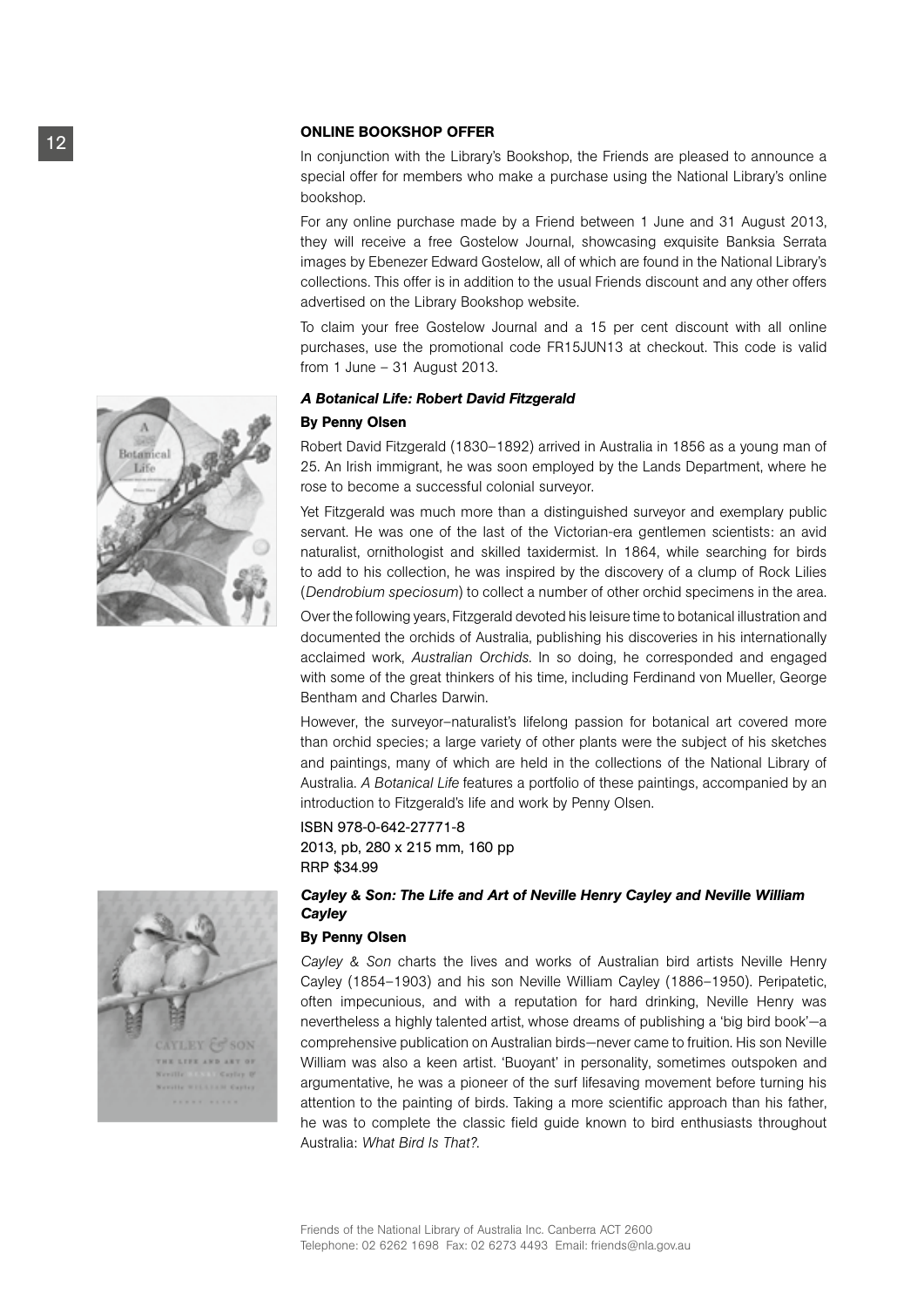From the depictions of gamebirds in Neville Henry's work to his son's focus on conservation and education, the history of the two men is also a social history of Australia, and their work can be read as a barometer of changing attitudes to wildlife and its conservation. *Cayley & Son* features a biographical essay on each of the two men, followed by a portfolio of their paintings. With over 100 colour plates of works from the collections of the National Library of Australia, it is a book for art- and birdlovers alike.

Penny Olsen is a research scientist and natural history writer. Based at the Australian National University in Canberra, she is the author of *Glimpses of Paradise: The Quest for the Beautiful Parrakeet* (2007), *Brush with Birds: Bird Art in the National Library of Australia* (2008) and *Upside Down World: Early European Impressions of Australia's Curious Animals* (2010).

# ISBN 978-0-642-27789-3 2013, hb, 284 x 233 mm, 236 pp RRP \$49.99

#### *Little Book of Banksias*

The banksia is quintessentially Australian. Known and loved for its brush-like flowers and sweet honey nectar, the plant embodies both the beauty and harshness of the Australian landscape.

*Little Book of Banksias* features poems and extracts by some of Australia's greatest poets and explorers, including Dorothy Hewett, Archie Weller, Douglas Stewart and Edward John Eyre. These insights sit alongside works by renowned artists such as Marian Ellis Rowan, Adam Forster and Ebenezer Edward Gostelow. Inspired by the collections of the National Library of Australia, *Little Book of Banksias* is a delightful showcase of some of our most beautiful Australian 'bush candles'.

ISBN 978-0-642-27773-2 2013, pb, 160 x 125 mm, 48 pp RRP \$15.99

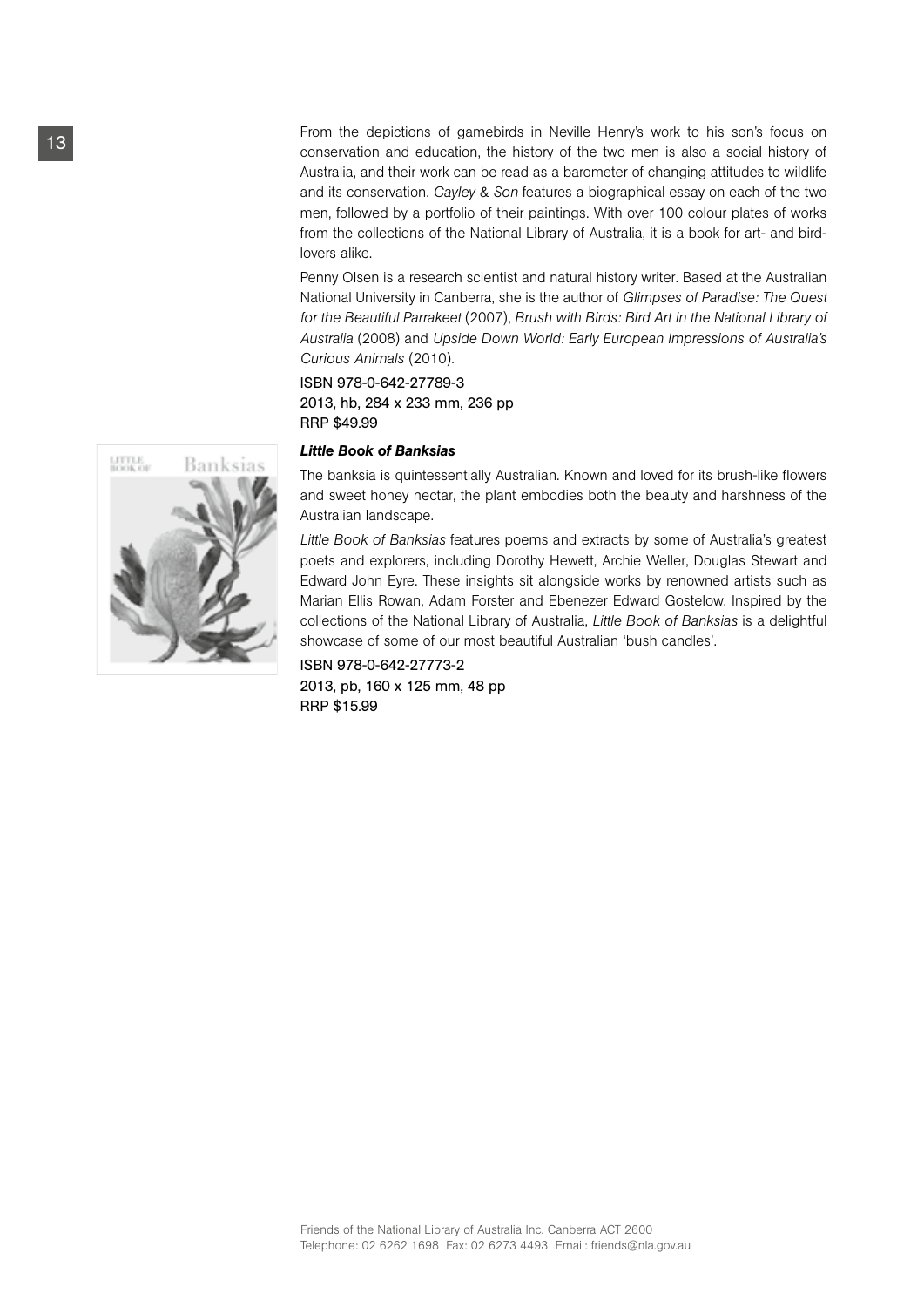# Friends Spring Tour: Discover Boorowa Saturday 12 October 2013

# **Highlights**

- Travel through wheat and golden canola fields
- Explore The Shamrock Trail a heritage tour with local guide
- Boorowa Historical Museum visit and talk
- Enjoy a light lunch in the original Magistrates Court House circa 1886
- Talk by special guest Charles Massy, author of *History of the Merino*
- Visit to a local merino sheep property
- Morning and afternoon tea
- Visit to Crisp Galleries, Bowning



Situated on the Boorowa River, nestled among the river flats, Boorowa is rich in volcanic soils and surrounded by undulating hills. It has a rich pastoral history. The area is noted internationally for its wool. Fat lambs, cattle, grains, sheep and horse studs are prominent. Boorowa has a colourful Irish heritage dating back to the 1820s.

Its historic buildings, poplar-lined roads, parklands, bridges and river harmoniously combine nature with the built environment.

Discover the heritage of Boorowa:

- The Boorowa Historical Museum located in a gorgeous old pise heritage building in the main street. It is the last pise building in Boorowa and has been lovingly restored.
- The beautiful stained glass windows at Saint Patrick's Catholic Church.
- The Shamrock Trails historical tour around the old town and the Riverwalk of Boorowa. Each building depicted has a brass plaque with cameo details of the history of the building.
- Glenleigh Antiques, specialising in colonial Cedar furniture, and a vast range of English china.
- Glenara Gallery is located in a beautifully restored house and garden.

# Cost includes: Coach travel, lunch, entry to the Boorowa Historical Museum, guided tour, entry to Crisp Galleries, morning and afternoon tea.

Tour pace: Comfortable — a reasonable level of mobility is required as at times we will be walking and *there will be some steps*.

## BOOKINGS:

To book your seat, please complete the attached booking form and return it with payment to the Friends office. Bookings will not be accepted without payment and a completed form.

As only 45 seats will be available on this tour, it is recommended that you book early to avoid disappointment. Bookings will be processed on a 'first in' basis.

Completed booking forms and payment may be placed in an unsealed envelope and left at the National Library Bookshop (open 7-days a week) for collection by Friends Office staff or posted to:

Spring Tour Friends of the National Library National Library of Australia Canberra ACT 2600

Those paying by credit card may also scan and email their booking form to: friends@nla.gov.au.

For enquiries, contact the Friends Office on (02) 6262 1698 or (02) 6262 1551 or friends@nla.gov.au.